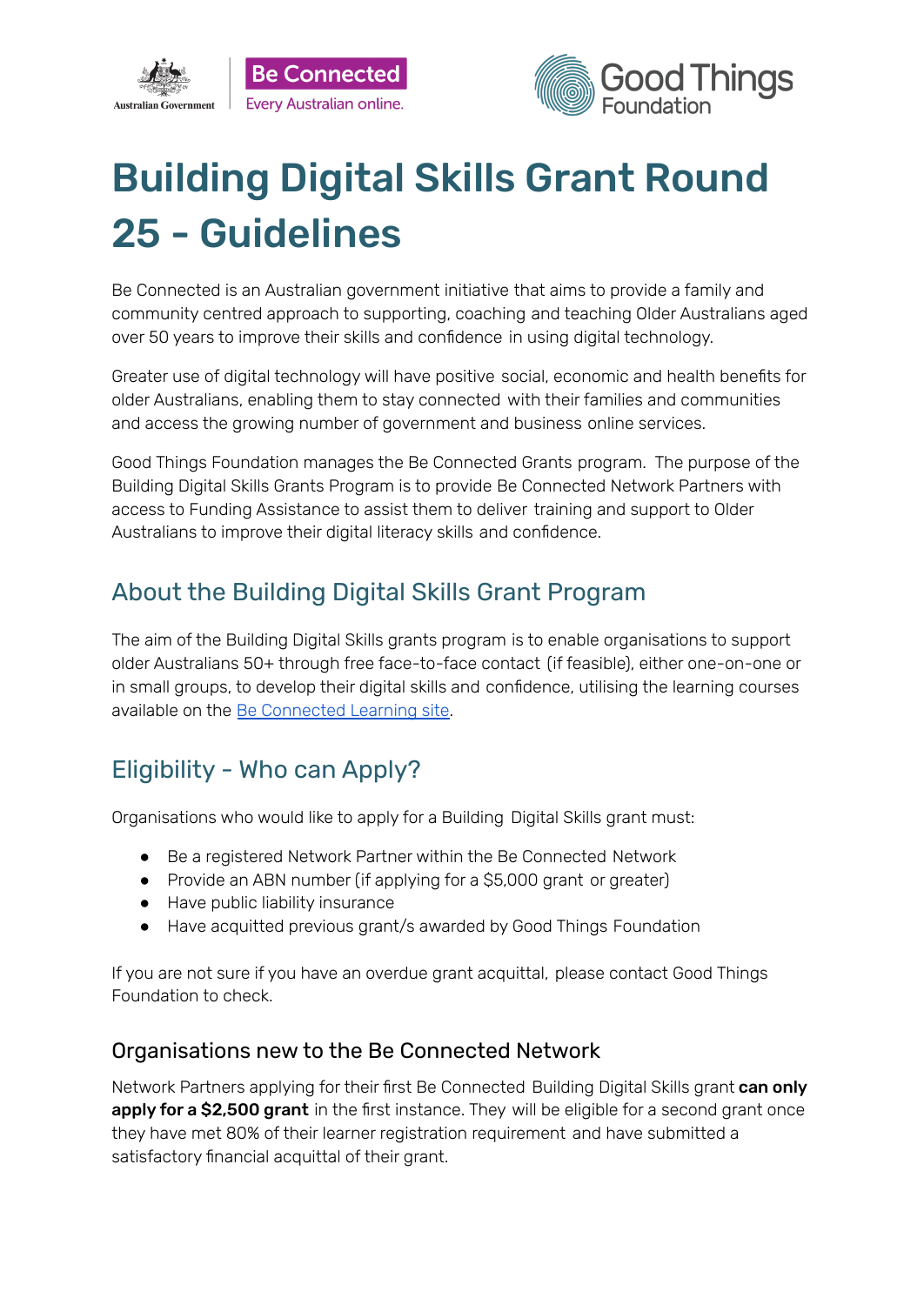### Existing Network Partners

Network Partners in receipt of an Activation or Building Digital Skills grant who wish to expand the reach can apply for a Building Digital Skills grant once they have met 80% of their learner registration requirement.

Please note that Network Partners will be limited to two Building Digital Skills grants in a 12 month period.

# Term of Grant and Contract Size

The term of the grant is 12 months.

There are 6 different contract sizes available to apply for. Please apply under the contract you would like to apply for. Please be honest when answering this question as it will help us with assessment and allocation.

Successful applicants will be expected to meet the following requirements as part of the funding program:

#### Standard Contracts

| Contract size                                                                        | \$2,500 | \$5,000 | \$10,000 | \$20,000 |
|--------------------------------------------------------------------------------------|---------|---------|----------|----------|
| Number of<br>Older<br>Australians<br>supported to<br>gain digital<br>literacy skills | 30      | 75      | 150      | 300      |

### Specialist Contracts

| Contract size                                                                        | \$2,500 | \$5,000 |
|--------------------------------------------------------------------------------------|---------|---------|
| Number of<br>Older<br>Australians<br>supported to<br>gain digital<br>literacy skills | 15      | 37      |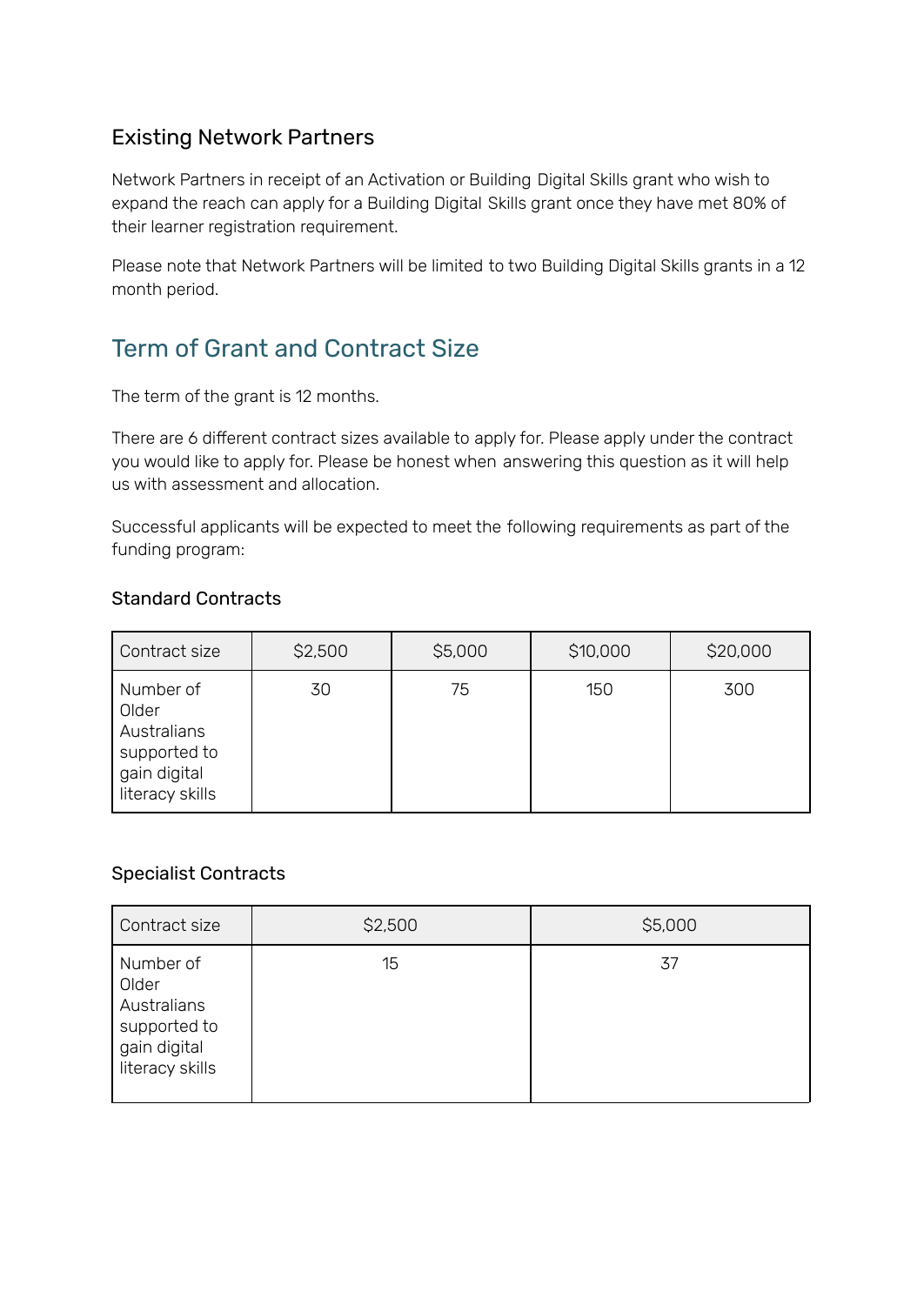### Specialist Contracts

Specialist contracts are available to Network Partners who are specifically targeting very hard to reach Older Australians – such as:

1. **Those in remote and outer regional areas** - To check if you are located in a remote or outer regional area, please use the Doctor [Connect](https://www.health.gov.au/resources/apps-and-tools/health-workforce-locator/health-workforce-locator) website to enter the location you will deliver your project. Select the tickbox "ASGS 2016" and enter your organisation's address in the "find address" dropbox and click "Search location".

If your location is categorised as one of the following, you can apply for a specialist contract:

- Outer Regional (RA 3)
- Remote (RA 4)
- Very Remote (RA 5)

If your location is categorised as being located in *Major Cities* (RA 1) or *Inner Regional* (RA 2), you do not qualify to apply for a Specialist contract.

### 2. **Supporting older Australians with significant barriers to learning**, such as:

- Older Australians with disabilities,
- Indigenous Australians, or
- Older Australians from Culturally and Linguistically Diverse (CALD) community

Applicants applying for a Specialist contract to support older Australians with significant barriers to learning must clearly demonstrate that they will be solely targeting learners within one of the above mentioned demographics.

#### **Note**:

If you apply for a Specialist contract when not eligible, and are successful, we will amend your contract to a Standard contract.

### What do I have to do for the grant?

Each organisation receiving a Building Digital Skills grant will be required to:

- Support older Australians aged 50+ gain basic digital literacy skills and confidence through free face-to-face contact (if feasible), either one-on-one or in small groups (you can learn more about how to deliver a digital literacy project in our [Delivering](https://zoom.us/webinar/register/6015796472426/WN_D_OZAjh8S7yT39JoGBvsPg) [Digital](https://zoom.us/webinar/register/6015796472426/WN_D_OZAjh8S7yT39JoGBvsPg) Skills webinar)
- Utilise the learning courses available on the Be [Connected](https://beconnected.esafety.gov.au/topic-library) Learning site to teach older Australians digital skills
- Ensure learners attending a digital literacy skills session complete a sign-in form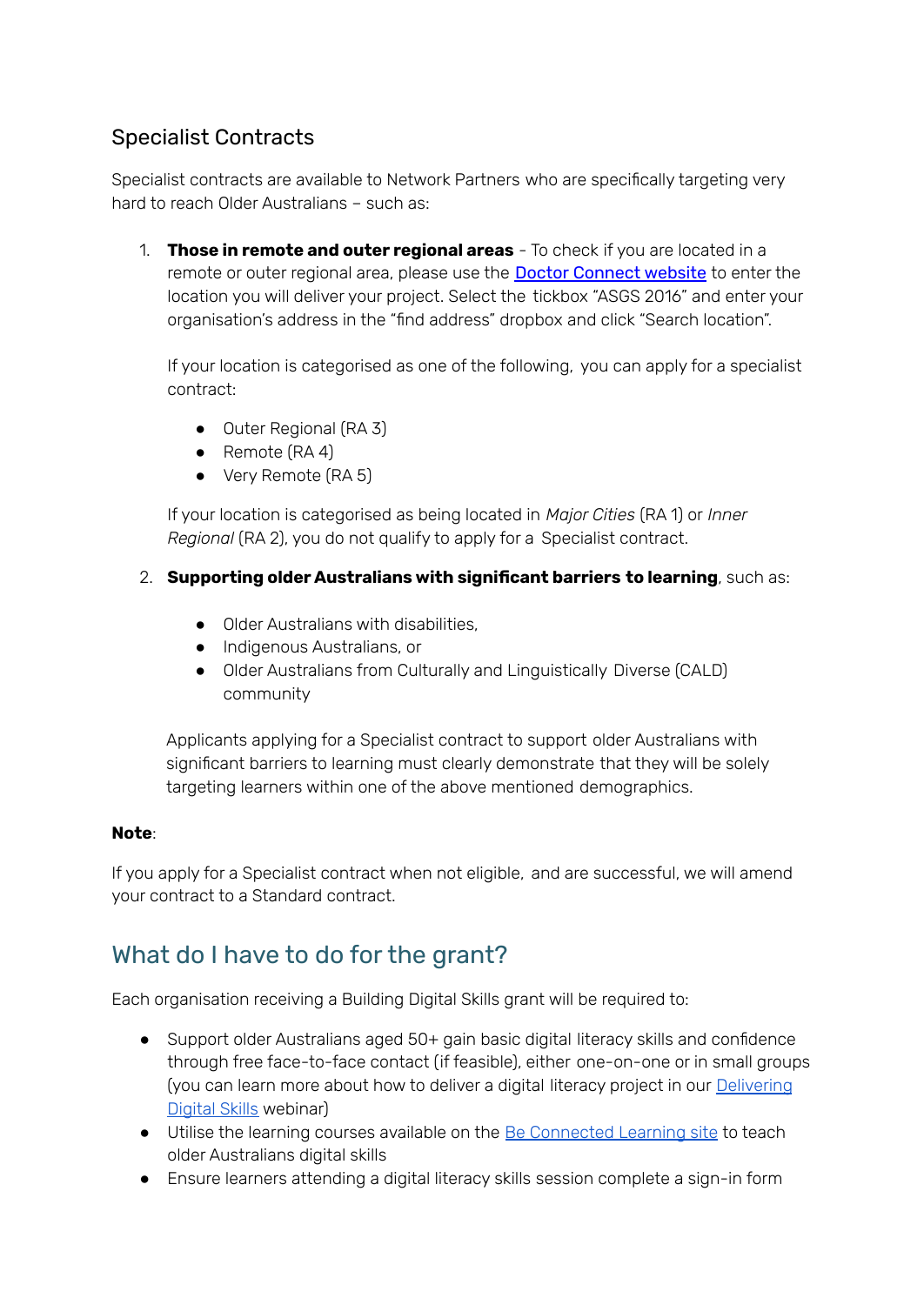- Register the learners and their Be Connected activities on Good Things Foundation's data and performance management system - [CaptureIT](https://www.beconnectednetwork.org.au/sites/default/files/registering_learners_with_captureit.pdf)
- Attend our learner [management](https://zoom.us/webinar/register/6015796471678/WN_J2x9_cS0RFuvUzL_PpWTYw) webinar within one month of being notified of funding (not applicable for Network Partners who have already attended a learner management webinar)
- Complete a short quarterly or monthly survey
- Be prepared to share learner journeys and good news stories so that Good Things Foundation can create case studies
- On completion of delivery, submit a financial acquittal to show actual expenditure

### Delivery and how this is measured

### First time Building Digital Skills applicants

All delivery will be measured by the number of learners and activities registered on CaptureIT.

Registered learners will need to complete a minimum of 10 activities from any of the topics on the Be Connected website. Completion of 10 activities should take approximately 30 minutes.

### Returning Building Digital Skills applicants

The total number of Older Australians supported to gain digital literacy skills can include existing registered learners you supported and reported on a previous grant.

Network Partners who have existing learners who wish to continue their learner journey, can now roll them over into the new contract and they will count towards the contracted number of learners you are required to support. **The maximum number of existing learners who can count towards your target number of learners is 50% (a minimum of 50% must be new learners)**.

For example, if an organisation is awarded a:

- \$2,500 contract to support 30 older Australians considering the requirement that a minimum of 50% must be new learners, you can meet this target through 15 new learner registrations plus 15 existing learners from a previous contract; or 20 new and 10 existing learners, or 25 new and 5 existing learners.
- \$10,000 contract, you will be required to support 150 older Australians. You can meet this target through 75 new learner registrations and 75 existing learners; or 100 new and 50 existing learners; or 110 new and 40 existing learners.

All learners will be registered on CaptureIT. New learners will need to complete a minimum of 10 activities from any of the topics on the Be Connected website, while existing learners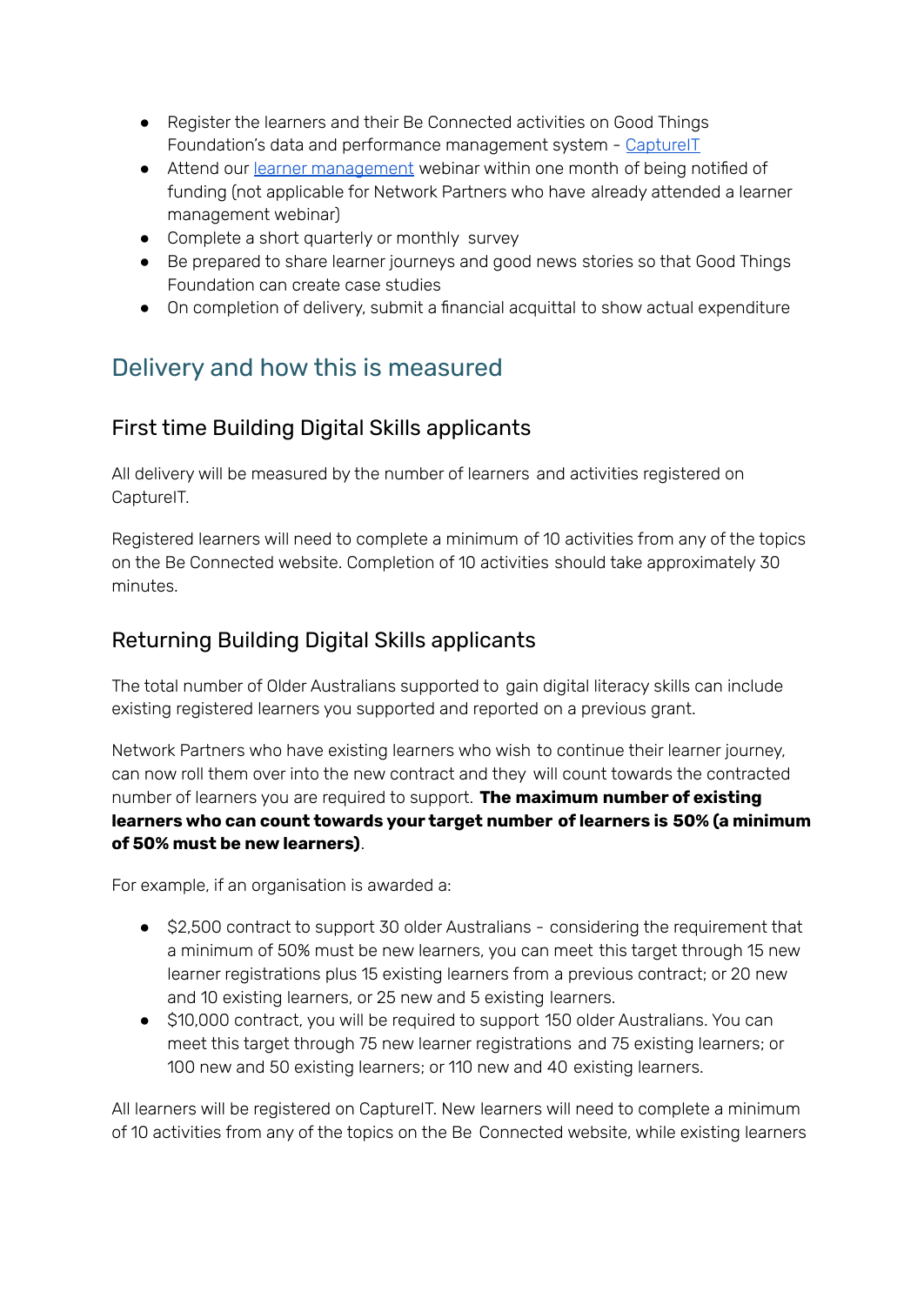will need to complete an additional 15 activities. All Learners and their Activities must be recorded on CaptureIT

### What are we looking for

Applications will be assessed on their merits with priority given to organisations that demonstrate:

- A viable project plan a clear outline of how you will deliver free face-to-face (if feasible) support sessions, including activities, outputs, responsibility and time frames
- Value for money activities and budget are appropriately aligned
- Need for the project
- Capacity to register the required number of learners
- Experience of key staff members
- How the project will be evaluated

### Use of funds

The funding can be spent on activities that can be justified as supporting older Australians to gain basic digital skills and confidence such as:

- New devices including computers, laptops, tablets
- Upgrading software for devices
- Internet fees
- Digital mentor expenses, including training to be a digital mentor
- Printing of learning materials for older Australian learners
- Police checks for all staff and mentors involved in delivering the Be Connected project
- Marketing/promotional costs

Exclusions:

● Funding cannot be used for capital works (building or construction materials)

### Notification and Payment

All Network Partners will be notified of the outcome of their application via email within two weeks of the application closing date.

If your proposal is successful, the full amount of the grant, plus GST if applicable, will be transferred to your nominated bank account, once a contract has been accepted online and an invoice has been emailed to [connect@goodthingsfoundation.org](mailto:connect@goodthingsfoundation.org).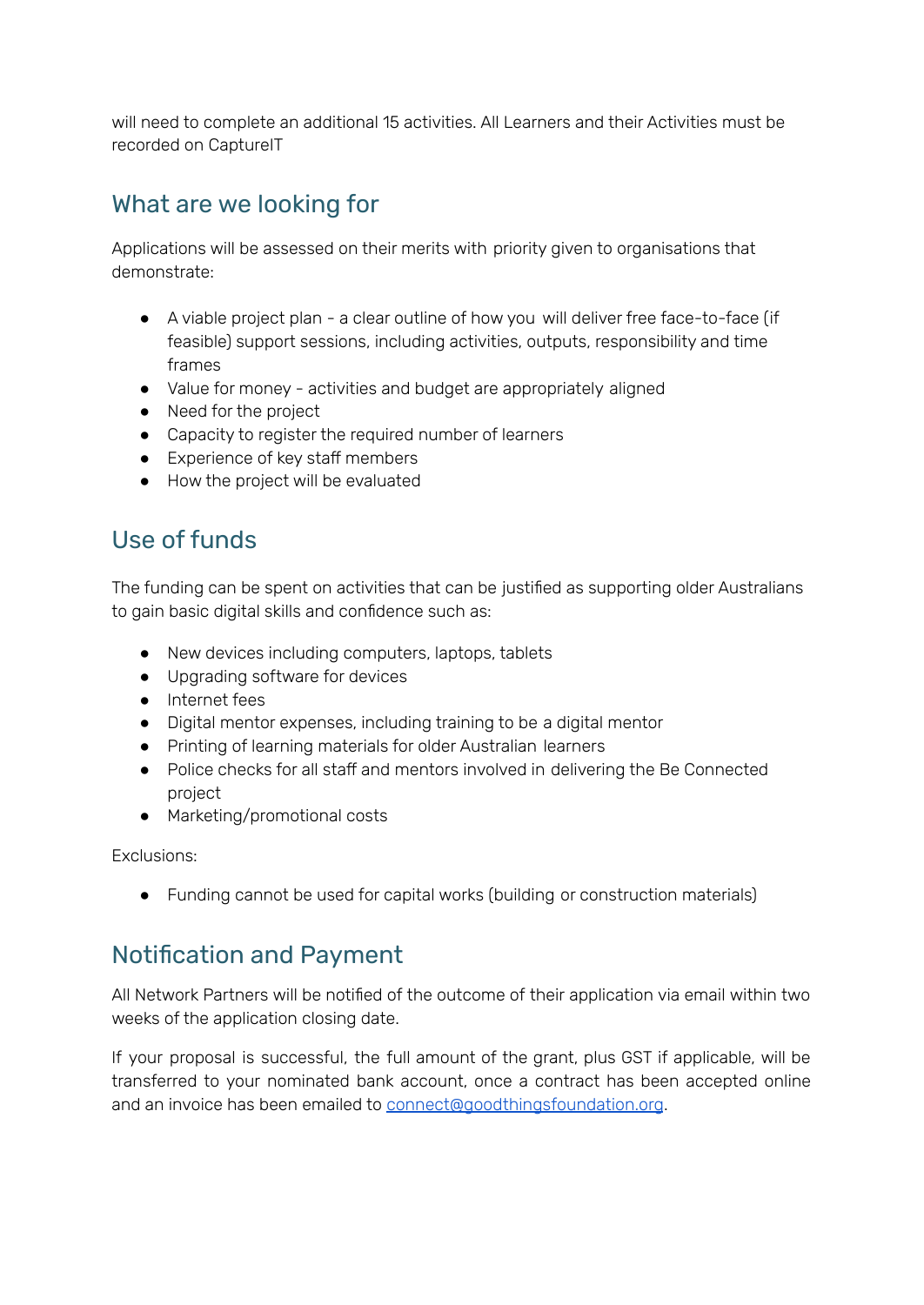# Project Timeline

| <b>Round</b> | <b>Application period</b>                              | Notification of<br>results | <b>Payments</b><br>released* | Delivery start &<br><b>\finish date</b> |
|--------------|--------------------------------------------------------|----------------------------|------------------------------|-----------------------------------------|
| Round 25     | 28 June at 09:00 to<br>30 July 2021 at<br>23:45 (AEST) | 13 August 2021             | 23 August 2021               | 1 September 2021 -<br>31 August 2022    |

\*Payments will take around 3 working days to reach the nominated bank account.

# Grant Acquittal and Monitoring

On completion of your project, you must submit a financial acquittal accounting for expenditure of grant funds. The financial acquittal will be due within a month after the grant term ends.

All grant recipients are required to keep original receipts or other documents, which account for the expenditure of the grant, for up to five years after the grant was awarded.

Good Things Foundation staff may also visit Network Partners during the project to review compliance with the grant terms and conditions. You must keep and make available for us on request receipts of all grant expenditure, hard copies of signing-in sheets and marketing material.

We will provide you with reasonable notice of any compliance visit.

### Grant Terms and Conditions

Please ensure you have read the grant Terms and [Conditions](https://www.beconnectednetwork.org.au/sites/default/files/2021-06-17_round_25_-_be_connected_building_digital_skills_2021_22_terms_and_conditions.pdf) before you commence your application.

# How do I apply?

Applicants need to log in to the Be [Connected](https://www.beconnectednetwork.org.au/be-connected-network/apply-for-a-grant) Network Partner site and submit their application online.

### Points to note

Organisations need to be a part of the Be Connected Network to apply for a Building Digital Skills grant. If you are not yet a Network Partner, you can join using the [Joining](https://www.beconnectednetwork.org.au/join-the-network-step-1) the [Network](https://www.beconnectednetwork.org.au/join-the-network-step-1) page on our website. You can apply for the Building Digital Skills grant as soon as you submit the Join the Network form. Newly joined Network Partners will receive a phone call from one of our team members to welcome you to the Network and help process your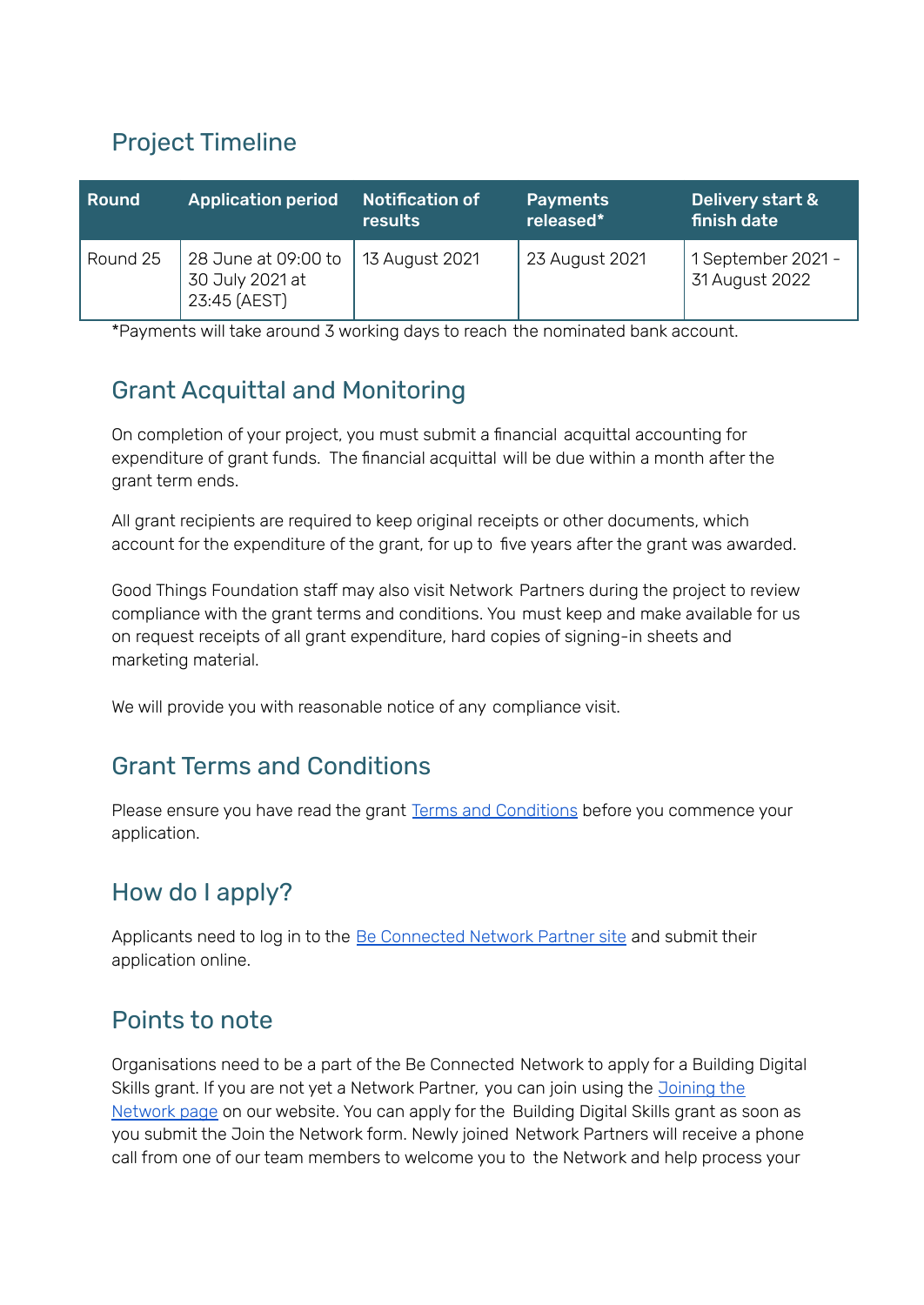application. There is no need to hold off on your Building Digital Skills grant application before this phone call.

Once your application is complete, please click "**Submit**" which will then allow you to review your application. After reviewing your application, please click "**Confirm**" **to finalise your grant application.** You will receive a confirmation email following the submission of our application.

# Application form

### Step 1 - Accessing application form

Please select your organisation from the drop down box - the organisation you select is the organisation you are applying for funding for. In this section you should only be able to see the organisations that are attached to your account - *Please note that you need to have your browser set to accept cookies*.

There are 6 different contract sizes available:

- 1. Round 25 Be Connected, Building Digital Skills 2020/21 \$2,500 (to support 30 learners)
- 2. Round 25 Be Connected, Building Digital Skills 2020/21 \$2,500 Specialist (to support 15 learners in outer-regional, rural and remote areas )
- 3. Round 25 Be Connected, Building Digital Skills 2020/21 \$5,000 (to support 75 learners)
- 4. Round 25 Be Connected, Building Digital Skills 2020/21 \$5,000 Specialist (to support 37 learners in outer-regional, rural and remote areas)
- 5. Round 25 Be Connected, Building Digital Skills 2020/21 \$10,000 (to support 150 learners)
- 6. Round 25 Be Connected, Building Digital Skills 2020/21 \$20,000 (to support 300 learners)

### **Please apply under the contract you would like to apply for.**

### Step 2 - Application questions

#### **Organisation Details** (this section will be pre-populated)

- Organisation ID:
- Organisation Name:
- ABN: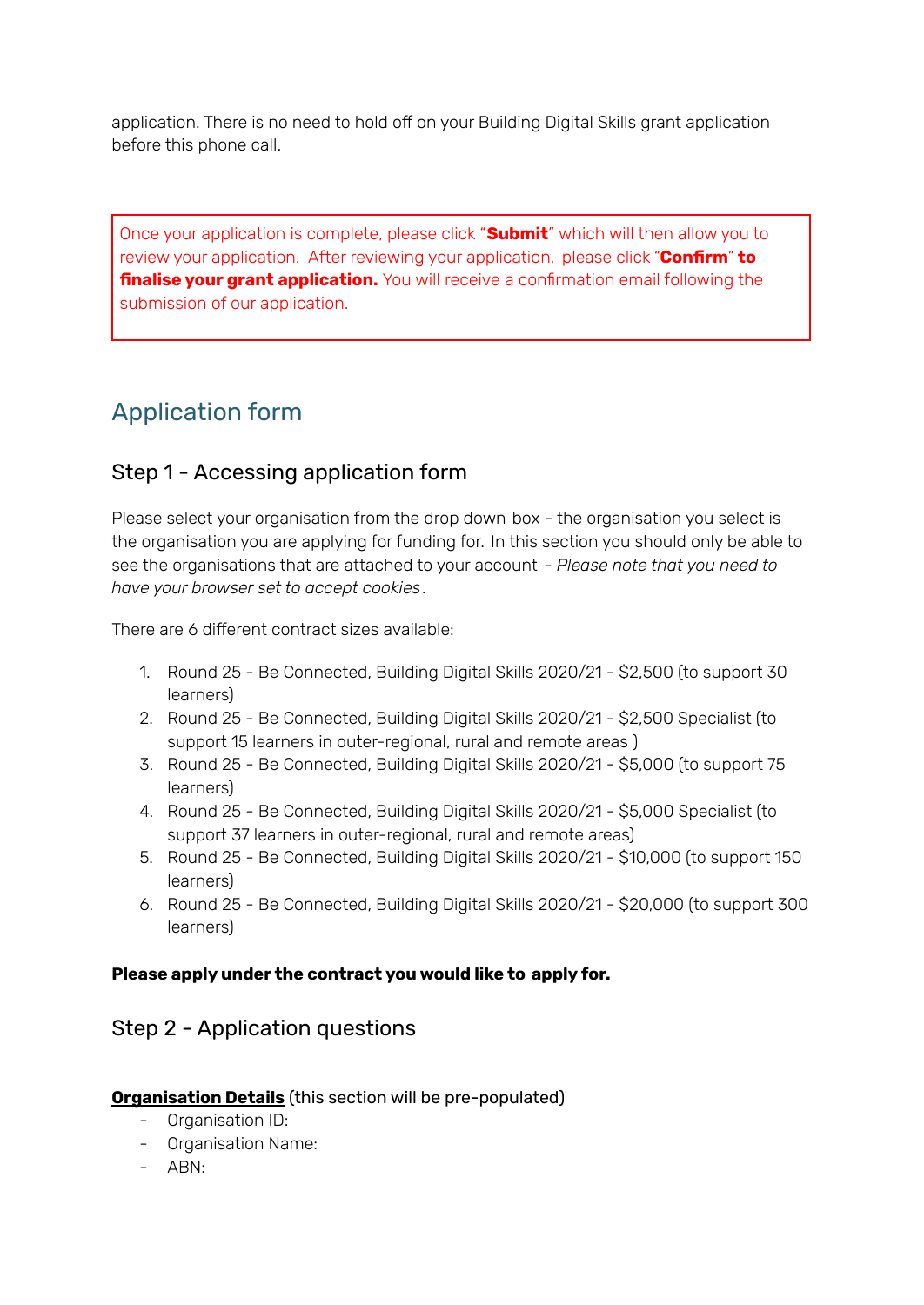#### **Contact Details** (this section will be pre-populated)

- First Name:
- Last Name:
- Email:

#### **How did you hear about this funding opportunity?** (dropdown box, please select from

the following)

- Twitter
- Facebook
- Google search
- Linkedin
- Good Things Foundation (e.g. newsletter)
- Other funding site (e.g. Community Grants Hub)
- other

#### **Rationale for the Project**

- **Which beneficiary group(s) does your project seek to support?** (drop down box, please select one or more from the following)
- Aboriginal and Torres Strait Islander people
- Culturally and linguistically diverse individuals
- Older people (aged 50+)
- People with chronic/life limiting health conditions
- People with learning disabilities
- People with mental health conditions mild
- People with mental health conditions moderate
- People with mental health conditions severe
- People with sensory impairments
- Physically disabled people

#### - **What specific issue or problem will your project address?**

*This question has a 100 word limit*

#### - **What evidence (local/regional/national) have you got to support the need for this project?**

*This question has a 100 word limit*

#### **Delivery**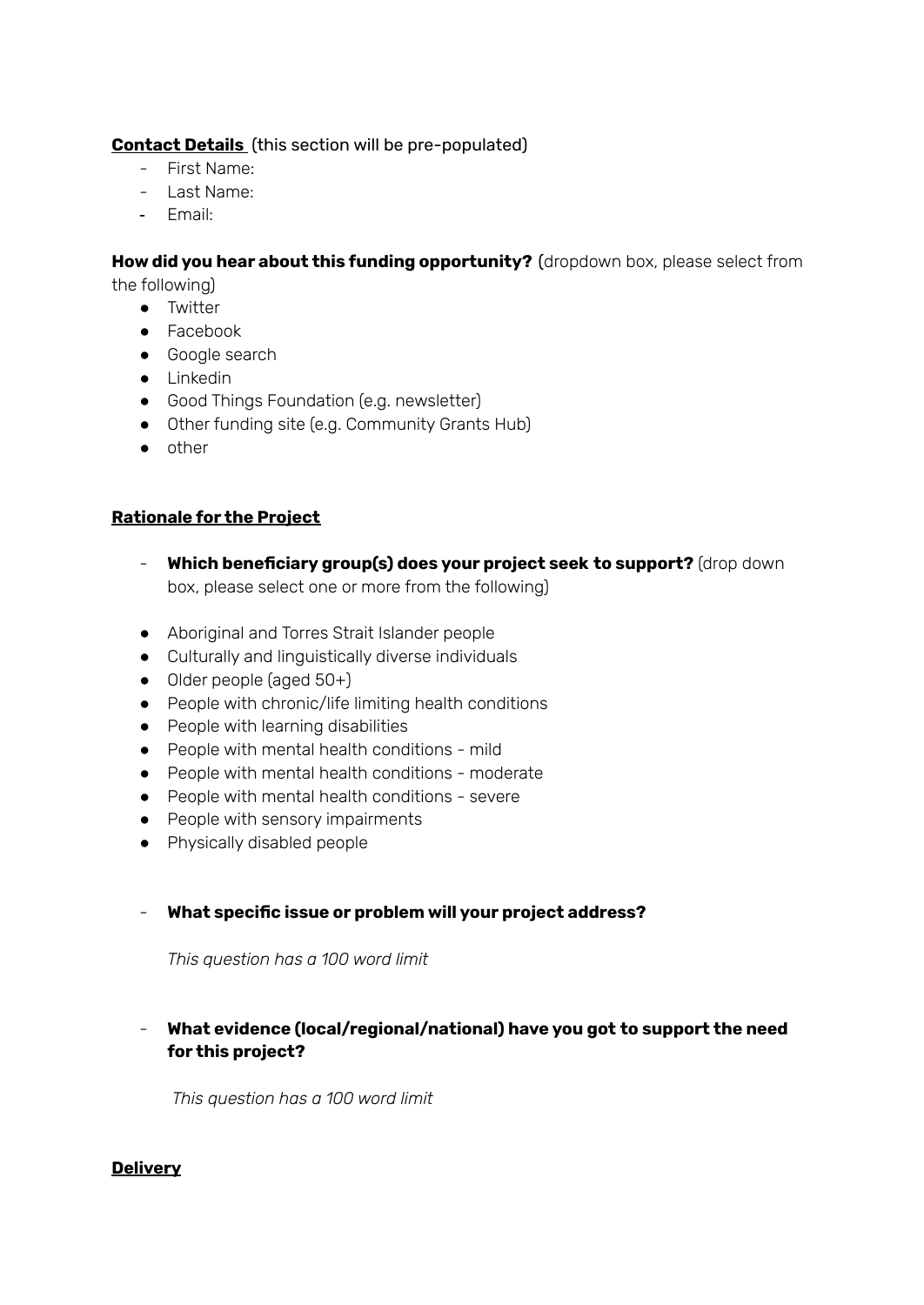**- Outline your experience in delivering similar projects or working with people in similar places, or similar cohorts** (In your response please provide evidence of your organisation's capacity to register the required number of learners. We want you to be specific on how you will engage learners - mention the size of your demographic/target audience eg. you have 300 older Australians who already access your services, what networks/organisations you will work with to engage with new seniors. )

*This question has a 100 word limit*

**- Please outline the project's staffing and management, including key roles and responsibilities. Include information on how volunteers will be engaged in the project if applicable**

*This question has a 100 word limit*

### **- Please outline the marketing strategies you will use to promote your project**

In this answer we want to know:

- What marketing strategies you will use to engage with older Australians to encourage them to attend your digital literacy sessions
- Which partners you already work with or plan to work with and how they will support your delivery
- Any specific campaigns you would plan or already have planned e.g. events during Adult learners week or Seniors week

*This question has a 200 word limit*

**- Please upload a detailed Project Plan** (you can access a project plan template [here](https://www.beconnectednetwork.org.au/sites/default/files/2021-06-24_project_plan_template_-_building_digital_skills.docx))

We want you to outline how you will deliver free face-to-face (if feasible) support sessions. The project plan should include:

- What you plan to do and how (Activities) and what effect this will have (outcomes)
- How you will embed the learning courses available on the Be Connected learning site
- How many free one-on-one or small group sessions will you run each month?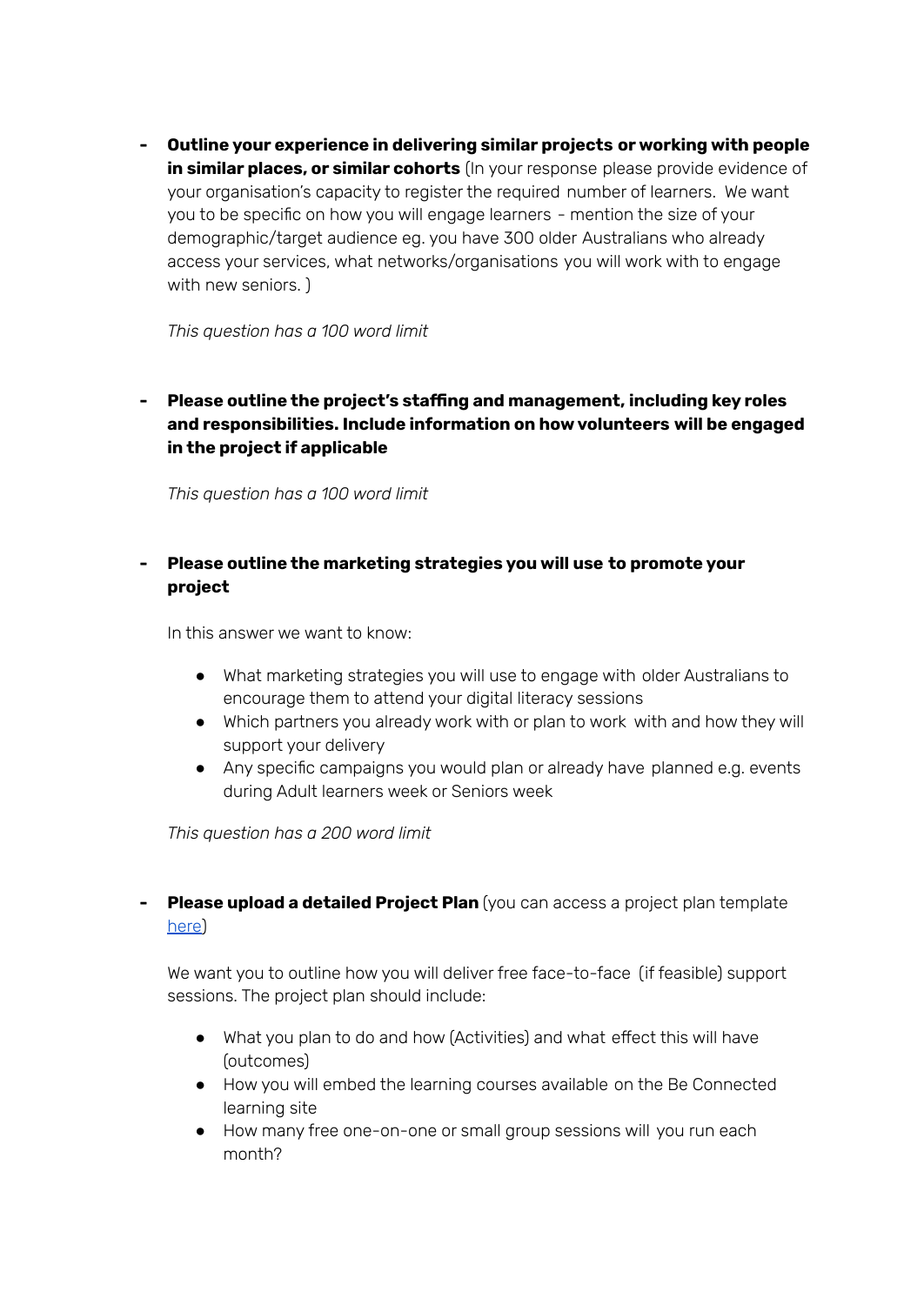*This question has a 200 word limit*

#### **Impact and Assessment**

**- Please describe what outcomes you hope to achieve and how you will measure them**

In this answer we are looking for:

- How you will establish a baseline (the situation before the project began) against which the impact of the project can be compared
- How you will measure the progress of the project, so that you can make changes if necessary to ensure you deliver all outputs and outcomes
- How you will measure the overall final impact of the project
- What methods you will use to gather evidence for each stage of the evaluation, for example using an online survey or by interviewing the people who will benefit

Please note, the evaluation process should be relative to the contract size you are applying for. For example, we would expect to see a more in depth evaluation from an organisation who is applying for \$20,000 than \$2,500.

*This question has a 100 word limit*

#### **Financial**

- **- Contract ID** (this section will be pre-populated)
- **- What amount are you applying for?**

The amount needs to be the same as the contract size you are applying for, either \$2,500; \$5,000; \$10,000; or \$15,000. Please remember, first time applicants for a Building Digital Skills grant can only apply for a \$2,500 grant in the first instance.

**- Please detail the full costs of your project and the items you would like this grant to fund. Please also include any match or in kind funding**

*This question has a 100 word limit*